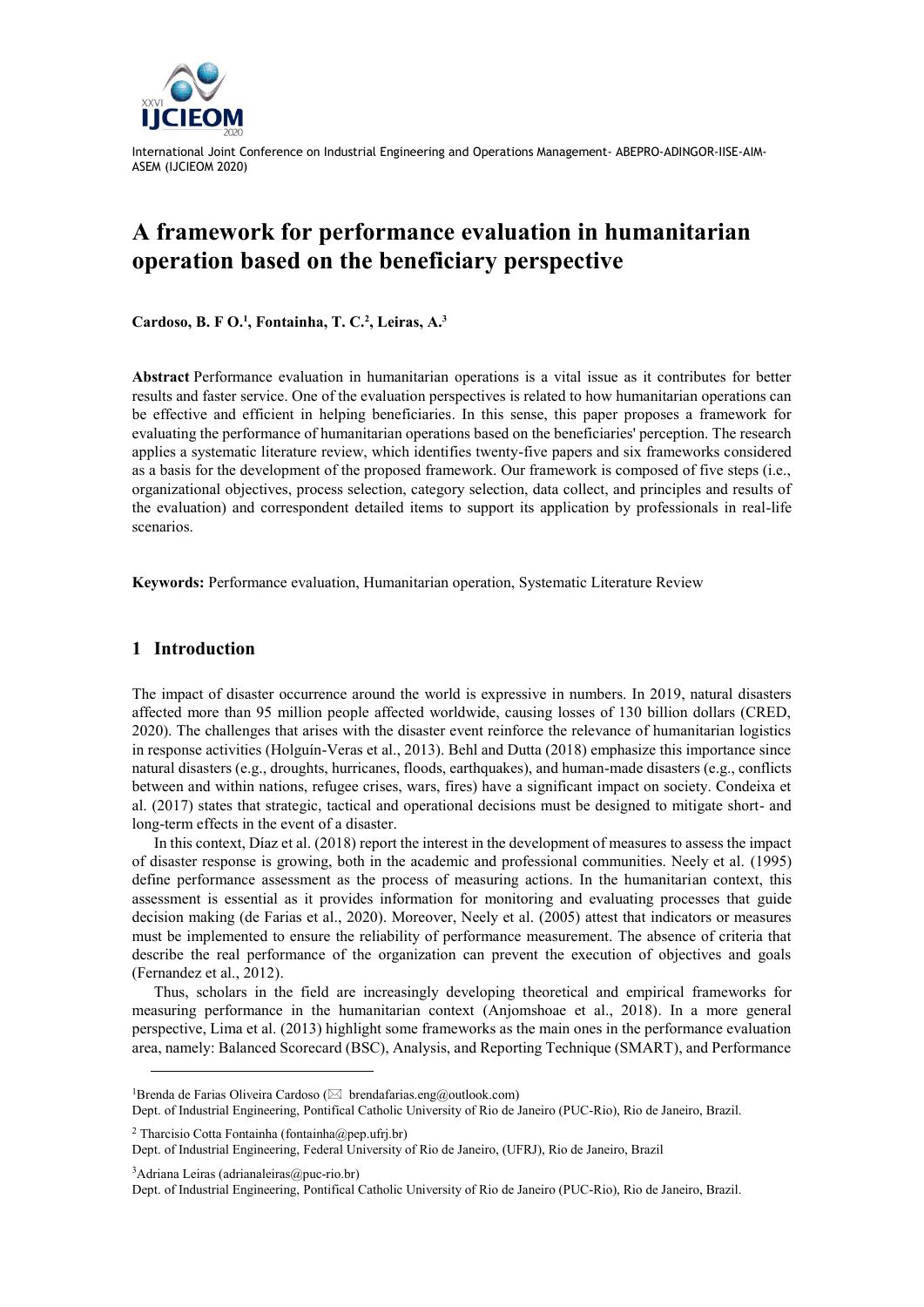

Prism. The BSC structure allows a quick and easy view of the business from a balanced set of measures, which integrates structures and processes for the implementation of strategic management, and it is based on four fundamental perspectives: financial perspective, internal processes, customer, and innovation and learning (Tangen, 2004; Lima et al., 2013). The SMART structure aims to link an organization's strategy to its operations, by translating objectives from the top down (based on customer priorities) and measures from the bottom up (Tangen, 2004). The Performance Prism is the most recent among these frameworks and considers five performance dimensions: stakeholder satisfaction, strategies, processes, capacities, and stakeholder contribution (Tangen, 2004; Lima et al., 2013).

Humanitarian operations have different stakeholders: military, government, legislative and regulator, private sector, direct supplier, media, international aid network, donors, local aid network and the beneficiary (Costa et al., 2017; Fontainha et al., 2017; Melo et al., 2017). Although some researches related to performance management in the humanitarian context already exists, the subject is still little explored taking into account the perspective of the beneficiary. Beneficiaries are those affected by disasters that need immediate assistance during the emergency period such as food, water, shelter, sanitation and immediate medical assistance (Lovell et al., 2015; Bravo et al., 2019). The performance of Humanitarian Organizations (HOs) is significantly influenced by the beneficiary satisfaction (Shafiq and Soratana, 2019). Thus, there is still a need for studies considering the beneficiaries' perspective in assessing the performance of operations (de Farias et al., 2010).

This paper is organized as follows. After this introductory section, Section 2 presents the research objectives. Next, Section 3 shows the research methods. Section 4 presents the analysis of frameworks found in the literature. Section 5 presents the proposed framework. Finally, Section 6 presents the conclusions, and potential future works.

## **2 Objectives**

Considering the importance of frameworks for the performance evaluation and the research gap on the beneficiaries' perspective, this paper proposes a framework for performance evaluation in humanitarian operations from the beneficiary perspective. Thus, the following research question is designed to guide the paper: how to synthesize the process of performance evaluation in humanitarian operations based on the beneficiaries' perspective?

## **3 Methods**

The research applies ta Systematic Literature Review (SLR) methodology that can be structured according to eight steps detailed by Thomé et al. (2016) as: (i) planning and formulating the problem, (ii) searching the literature, (iii) data gathering, (iv) quality evaluation, (v) data analysis and synthesis, (vi) interpretation, (vii) presenting the results, and (viii) updating the review.

Considering the first step, the paper intends to answer the aforementioned research questions: How to synthesize the process of performance evaluation in humanitarian operations based on the beneficiaries' perspective?

The second step considers the bibliographic search in the Scopus and Web of Science (WoS) databases, and it considers the set of keywords defined by the combination of three groups that covers the topic broadly enough to avoid any artificial limitation of the documents obtained, at the same time providing limits to exclude undesirable results. The search string is: (disaster OR relief OR "humanitarian logistics" OR "development programs") AND (indicators OR "performance measure" OR "performance measurement" OR "performance evaluation" OR "performance assessment" OR KPIs) AND (beneficiary OR victim OR consumer OR customer OR client).

The search returns 487 documents in September 17 of 2019, and the documents are analyzed according to the following criteria to decide for the inclusion or exclusion in the present research:

- Inclusion criteria: addresses performance indicators in humanitarian operations; considers an approach according to the beneficiaries' perspective.
- Exclusion criteria: does not address performance indicators in humanitarian operations; does not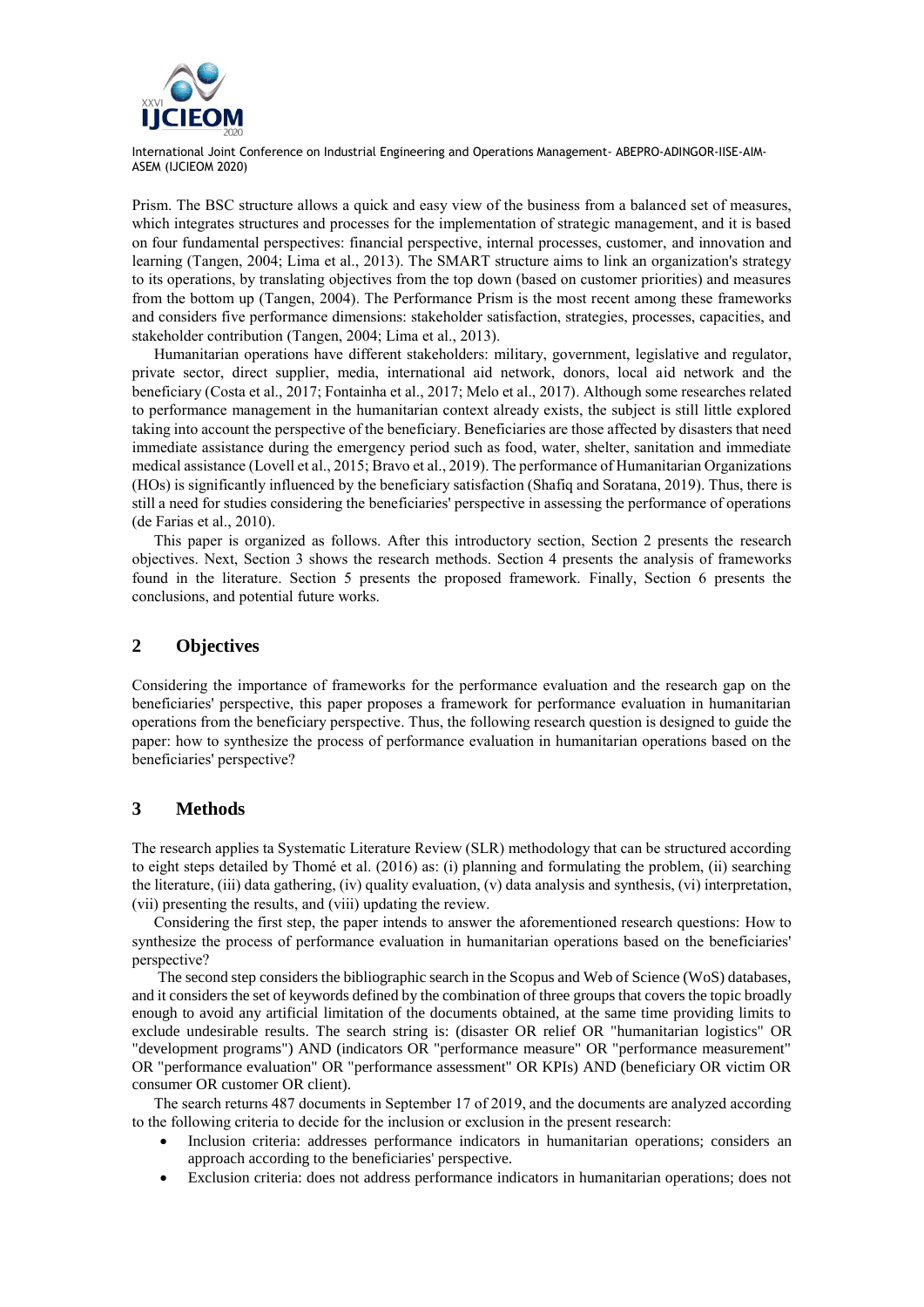

address indicators from the beneficiaries' perspective; develops research outside the humanitarian context; treats applications or algorithms for system optimization; deals with post-disaster medical assessments; duplicated documents; documents in other languages than English.

After full paper reading, twenty-five papers are selected, and six frameworks for assessing performance in humanitarian operations are identified. The data collection stage is performed by auxiliary tables to register bibliometric elements (title, authors, year of publication, publication channels, keywords, and main topics addressed) as well as the structure dimensions and other discussions of the frameworks identified. These elements are summarized and considered the basis for the proposed framework of this paper. The detailed description of the SLR ensured the quality evaluation stage.

The fifth stage, analysis and synthesis, are performed through full paper reading to identify essential aspects for the interpretation of the papers as indicated by Seuring and Gold (2012), which represents the dimensions of the frameworks in this research. Still, the paper synthesis is presented through a framework with the main characteristics found in SLR. The next step consists in interpreting the results that discusses how to apply the proposed framework to develop a performance evaluation considering a beneficiary perspective. The presentation of the results is described in this paper, and the updating of the revision (the last step) is proposed as future research.

## **4 Analysis of frameworks in the literature**

The SLR identifies six important models for performance assessment in humanitarian operations, among the twenty-five papers. Medina-Borja and Triantis (2007) propose a structure that can be used for the creation and implementation of a performance evaluation system for non-profit service providers, especially for humanitarian operations agencies, addressing the main dimensions related to performance: efficiency (divided into revenue generation and capacity building), customer satisfaction and delivery of results. Schiffling and Piecyk (2014) propose a framework adapted from the BSC perspectives, in which donors and beneficiaries are the main clients of a humanitarian operation and need to be prioritized. Moe et al. (2007) also adapt the BSC for projects related to disaster management associated with natural risks, maximizing the desired results of the projects and establishing performance measures in the four areas – including the beneficiary perspective. This framework focuses on four aspects: time, quality, service performance, and costs (Moe et al., 2007). Anjomshoae et al. (2017) present a framework for the humanitarian supply chain based on the structure of the BSC. This framework offers a static structure that presents the performance indicators considered essential in the humanitarian chain, in the four perspectives of the BSC. Haavisto and Goentzel (2015) identify the measures used by Humanitarian Organizations (HOs) to assess the performance of operations, including some metrics aimed at the beneficiary: the quality control of the delivered supplies - which can be obtained through the level of satisfaction of the beneficiaries with the receipt of funds. Yilmaz et al. (2013) propose a framework for selecting indicators in postearthquake housing projects in Turkey that classifies the indicators into four categories: physical, social, economic, and general. Other documents that do not have structural models but contribute to the discussion of parts of the proposed framework are detailed in the next subsection.

## **5 Proposed framework**

Based on the analysis of the frameworks previously described, Figure 1 presents the framework proposed to synthesize the performance evaluation in humanitarian operations based on the beneficiaries' perspective. As indicated in the BSC, the proposed framework allows a simplified and quick view of the process, based on a set of measures, focusing on the customer's perspective. The connected alignment is based on the framework proposed by Haavisto and Goentzel (2015) in which the arrows indicate the direct flow of process, and the dotted lines indicate the supporting elements that are fundamental for the execution of the activity.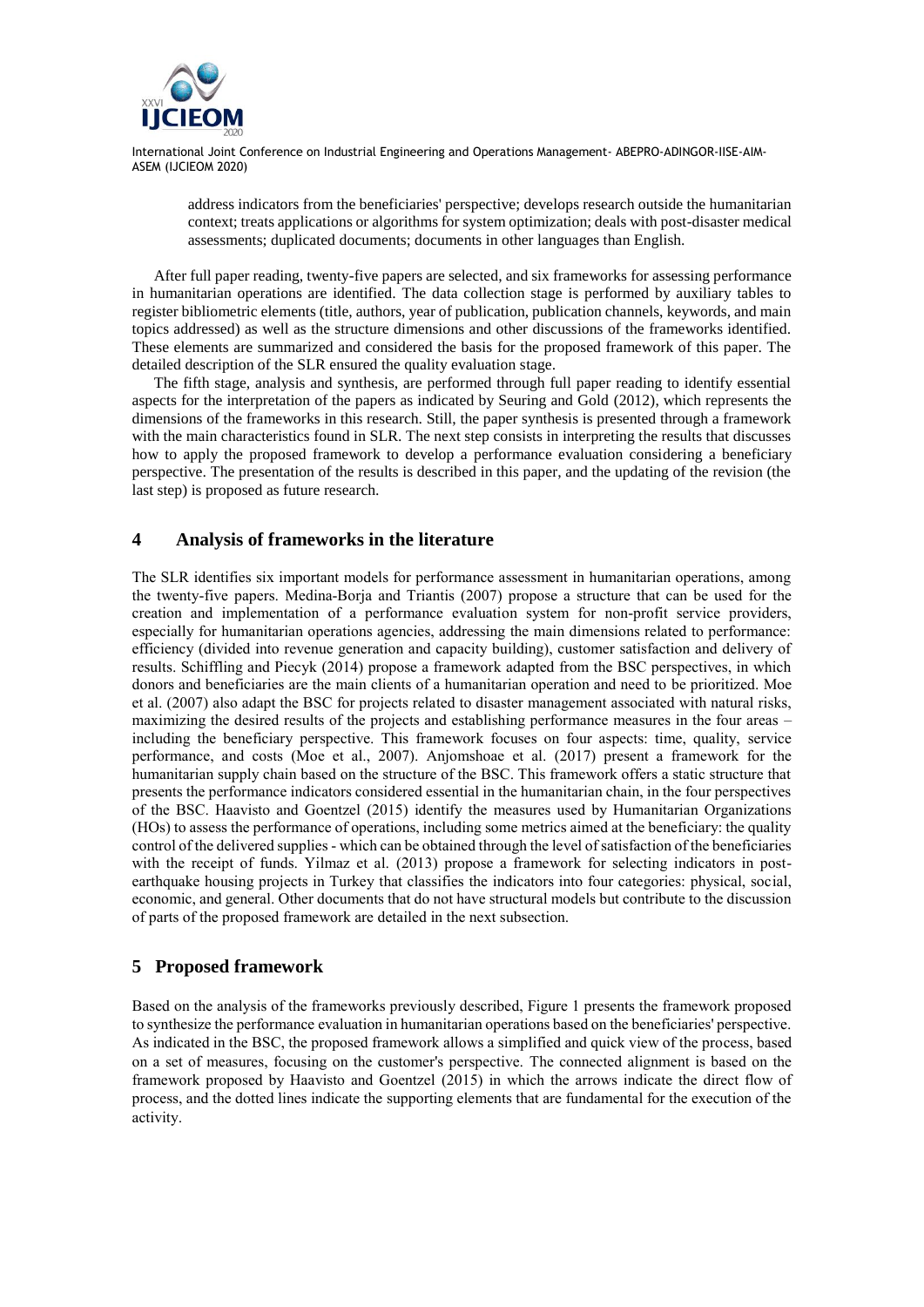



**Fig. 1.** Framework for evaluation performance

The initial step of the framework is the organizational objectives, which considers the dimensions indicated originally in the SMART and Prism frameworks, mainly the ones related to customer satisfaction. Anjomshoae et al. (2017), Haavisto and Goentzel (2015), Schiffling and Piecyk (2014), and Medina-Borja and Triantis (2007) also present objectives that included in the detailed level of this activity.

In the selection of processes, the proposed framework considers that distinction between pre-disaster and post-disaster categorization affects the remain steps – which is also indicated by Moe et al. (2007) and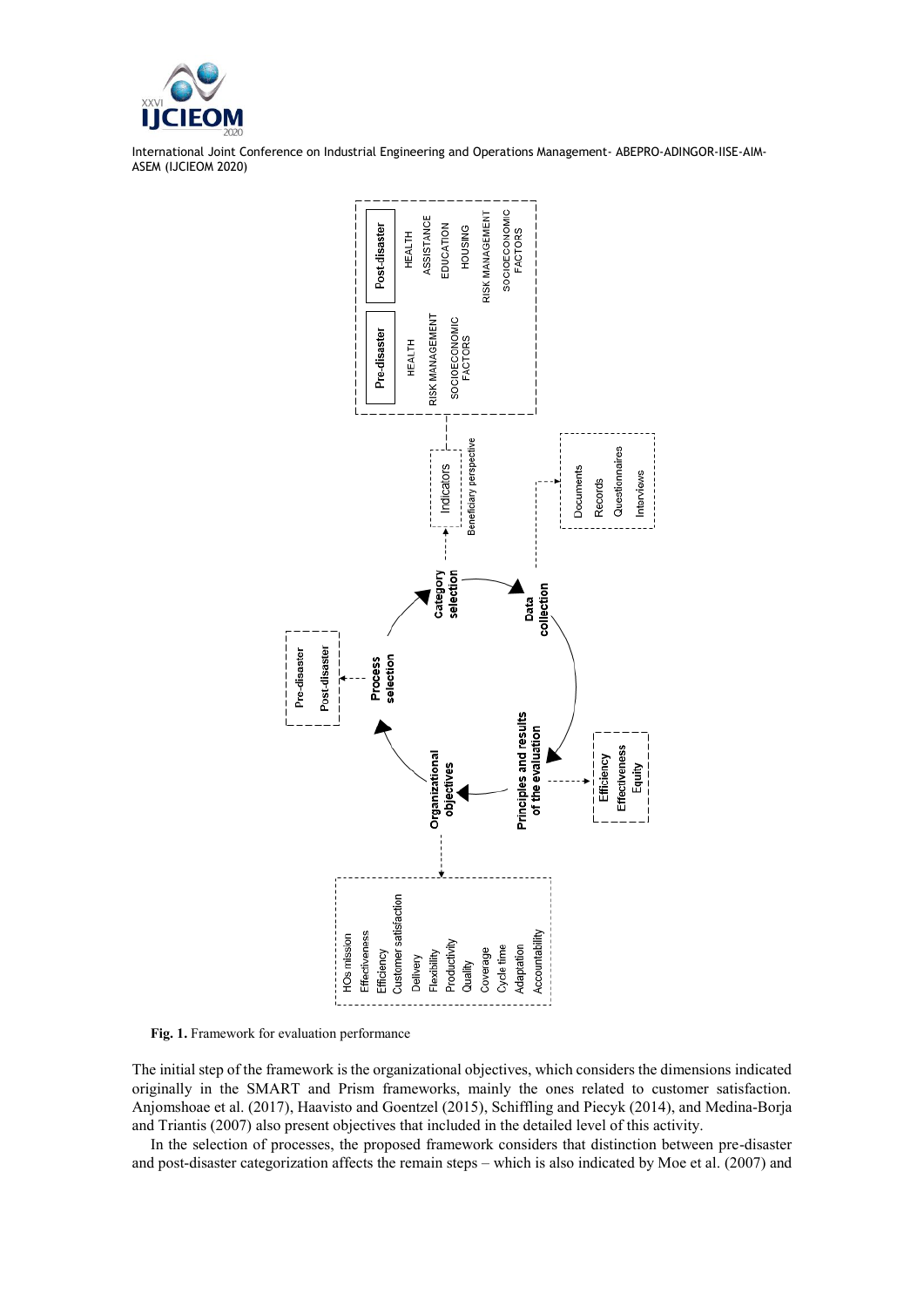

Yilmaz et al. (2013). Moe et al. (2007) divide the framework according to the phases of the disaster life cycle and Yilmaz et al. (2013) divides the indicators according to categories of analysis.

The following step is the category selection, which refers the indicators selection and depends on the previous definition between pre and post-disaster. The possible areas of assistance are detailed in Table 1, However, since the proposed framework is general, it needs adaptations based on the disaster type or the service offered to the beneficiaries.

For the construction of the framework, six categories are considered: health (Morita et al., 2004; Westhoff et al.; 2008; Gandure et al., 2010; Lucchi, 2012; Stark et al., 2014; Amir Zal, 2017; du Mortier e Arpagaus, 2005); housing (Charoenkalunyuta et al., 2011; Yilmaz et al., 2013; Nath et al., 2017; Wijegunarathna et al., 2018; Leh et al., 2018; Fithri et al., 2018; Ramirez et al., 2018); education (Stark et al., 2014; Gouws, 1990); assistance (Medina-Borja e Triantis, 2007; Moe et al., 2007; Schiffling e Piecyk, 2014; Nath et al., 2017; Haavisto e Goentzel, 2015; Khazai et al., 2018); socioeconomic factors (Gouws, 1990); Flannery et al., 2007; Schiffling e Piecyk, 2014; Amir Zal, 2017; Eisenman et al., 2014; Eisenman et al., 2016); risk management (Lucchi, 2012; Charoenkalunyuta et al., 2011; Eisenman et al., 2014; Schiffling e Piecyk. 2014; Amir Zal, 2017).

**Table 1.** Processes and services for performance evaluation

| Areas of      |                                                                                                                                                                                                                                                                                                                                                             |
|---------------|-------------------------------------------------------------------------------------------------------------------------------------------------------------------------------------------------------------------------------------------------------------------------------------------------------------------------------------------------------------|
| assistance    | <b>Description</b>                                                                                                                                                                                                                                                                                                                                          |
| Health        | The availability of medicines, medical care and treatments and food.                                                                                                                                                                                                                                                                                        |
|               | Westhoff et al. (2008) state that health services are essential to guarantee<br>the human well-being and dignity.                                                                                                                                                                                                                                           |
| Housing       | Assessment of the quality of the facilities and housing security. Nath et<br>al. (2016) explain that the housing evaluation helps in detecting possible<br>problems, which can allow for an improvement in meeting the needs of<br>the beneficiaries.                                                                                                       |
| Education     | Educational services, such as access to schools and educational courses<br>or lectures. Education is among the main aspects evaluated by world<br>organizations (Stark et al., 2014).                                                                                                                                                                       |
| Assistance    | Elements related to the satisfaction of the services received in general,                                                                                                                                                                                                                                                                                   |
|               | such as, for example, response time, reliability of information and<br>quality of products or services. With an instrument for measuring the<br>satisfaction of beneficiaries, it is possible to identify opportunities for<br>improvement in the structure and processes (Morita et al., 2004; Medina-<br>Borja and Triantis, 2007; and Moe et al., 2007). |
| Socioeconomic | Relationship and engagement with the community in the pre and post-                                                                                                                                                                                                                                                                                         |
| Factors       | disaster. Flannery et al. (2007) and Charoenkalunyuta et al. (2011) point<br>out the importance of actions to help community engagement,<br>responsibilities, and information provision.                                                                                                                                                                    |
| Risk          | Management activities, such as lectures, courses, programs and                                                                                                                                                                                                                                                                                              |
| management    | information dissemination. Assessments taking this category into<br>account are important to create a resilient community Charoenkalunyuta                                                                                                                                                                                                                  |
|               | et al. (2011).                                                                                                                                                                                                                                                                                                                                              |

Next, the proposed framework indicates optional methods to collect data (interviews, documents, records, and questionnaires) to identify the level of satisfaction of the beneficiary. Then, after the data collection, the framework discusses the principles and results of the evaluation. This step considers that the efficiency and effectiveness of the operations are sought, which significantly influences the assistance to beneficiaries (Beamon and Balcik, 2008; Çelik et al., 2012). It is noteworthy that the principles of efficiency and effectiveness are already debated in other frameworks of the literature; for example, Haavisto and Goentzel (2015). However, the equity principle arises from other references in the literature on performance evaluation in humanitarian operations and not from the frameworks identified in the SLR. Equity guarantees impartiality in the materials and services delivery, in addition to minimizing the disparity in the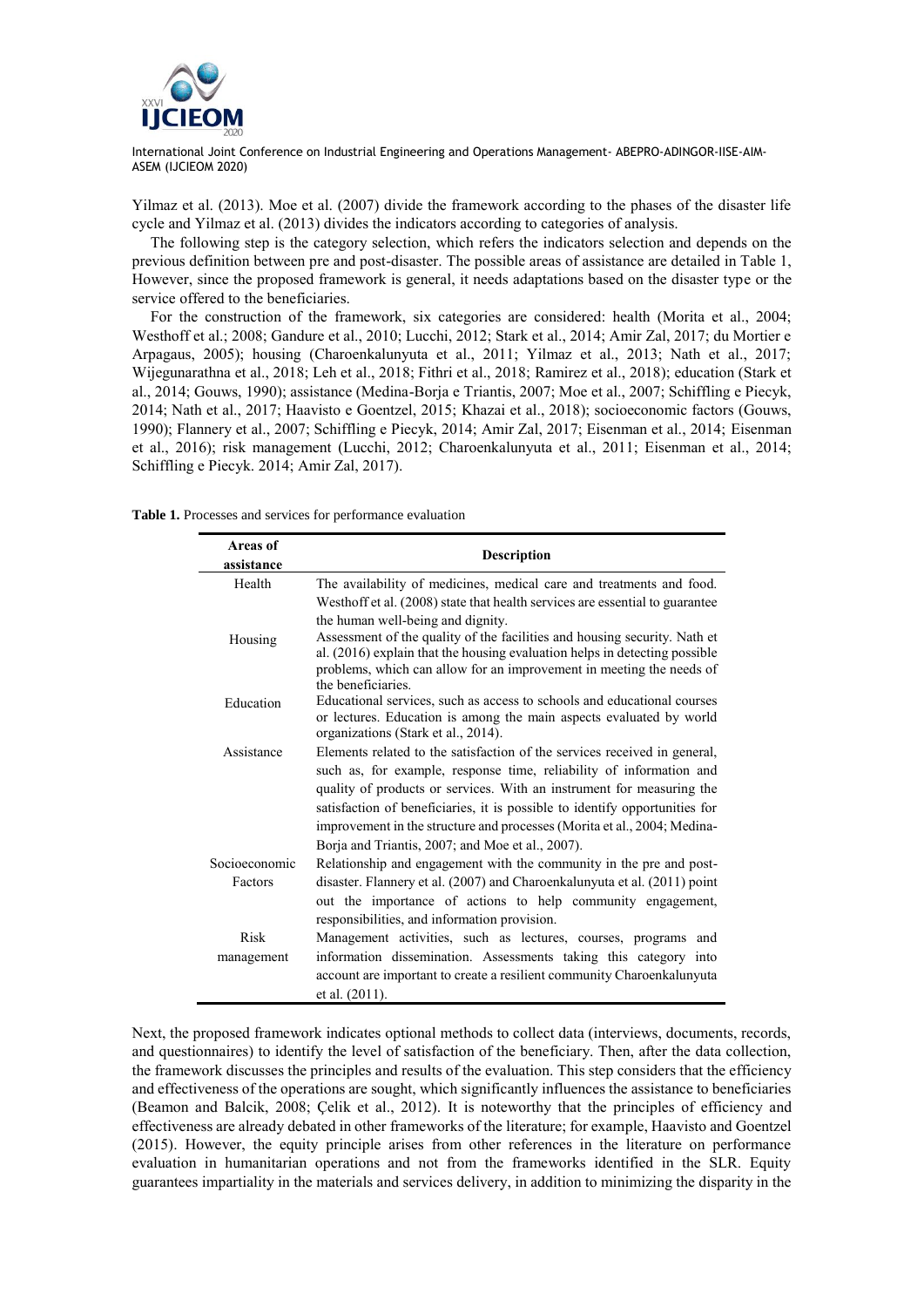

beneficiaries' satisfaction, since everyone receives the same types of benefits (Gralla et al., 2014). Based on that results, the framework can start again the initial step related to the organizational objectives.

In comparison with the other existing models, the proposed framework is, up to our knowledge, the only one that provides a detailed indication of performance measurement according to the beneficiaries' perspective. Moreover, no current model categorizes the processes/services between pre and post-disaster. Furthermore, the proposed framework is presented in a closed-loop approach, with the identification of each stage for the strategical implementation of framework for performance assessment from the beneficiary perspective. Also, the framework addresses the need to meet the humanitarian principles of efficiency, effectiveness, and equity of operations as a form of the evaluation result. Last, besides the efficiency and efficacy, the framework also adds the equity element that are not discussed within the existing frameworks identified in the SLR.

#### **6 Conclusions**

This paper proposes a framework to synthesize the performance evaluation in humanitarian operations based on the beneficiaries' perspective. The SLR procedures lead to the analysis of twenty-five papers and six frameworks obtained in the Scopus and Web of Science databases, selected according to main aspects of performance assessment.

Considering the frameworks identified in the literature, it is possible to identify that existing frameworks/models adapt widely known structures in performance management (e.g., BSC) for the disaster context (Moe et al., 2007; Schiffling and Piecyk, 2014; Anjomshoae et al., 2017). Also, some works propose frameworks to create and implement an evaluation system for humanitarian organizations (Medina-Borja and Triantis, 2007). Others focused on structures for selecting housing indicators (Yilmaz et al., 2013) and to obtain the satisfaction of the beneficiaries (Haavisto and Goentzel, 2015).

Based on these findings, the proposed framework in this paper considers five steps: organizational objectives, process selection, category selection, data collection, and principles and results of the evaluation. Each of them can be adjusted according to a particular disaster context when considered by researchers and professionals interested in performance evaluation based on the beneficiaries' perspective.

The future research suggestions involve the update of the literature review and incorporation of other databases, including gray literature; the measurement of the impact on the social and economic aspects of people benefited by operations and programs; and the development of empirical studies to validate the results obtained.

**Acknowledgments:** Coordination for the Improvement of Higher Education Personnel (CAPES) [88887.373163/2019-00 – Finance Code 001].

## **References**

- Amir Zal, W. A. (2017). Community reconstruction orientation by victims of the disaster of a post-monsoon flood in Malaysia. International Social Work, 1(1): 1-20.
- Anjomshoae, A.; Hassan, A.; Kunz, N.; Wong, K. Y.; de Leeuw, S. (2017). Toward a dynamic balanced scorecard model for humanitarian relief organizations' performance management. Journal of Humanitarian Logistics and Supply Chain Management, 7(2): 194-218.

Anjomshoae, A., Hassan, A. and Wong, K.Y. (2008). An integrated AHP-based scheme for performance measurement in humanitarian supply chains. International Journal of Productivity and Performance Management 68 (5): 938-957 (2018).

- Beamon, B. M., Balcik, B. Performance measurement in humanitarian relief chains. International Journal of Public Sector Management 21(1): 4-25.
- Behl, A.; Dutta P. (2018). Humanitarian supply chain management: A thematic literature review and future directions of research. Annals of Operations Research: 1-44.
- Bravo, R. Z. B., Leiras, A., & Cyrino Oliveira, F. L. (2019). The Use of UAV s in Humanitarian Relief: An Application of POMDP‐Based Methodology for Finding Victims. Production and Operations Management, 28(2): 421-440.
- Çelik, M.; Ergun, Õ.; Johnson, B.; Keskinocak, P.; Lorca, Á.; Pekgün, P.; Swann, J. (2012). Humanitarian Logistics. INFORMS Tutorials in Operations Research 9: 18-49.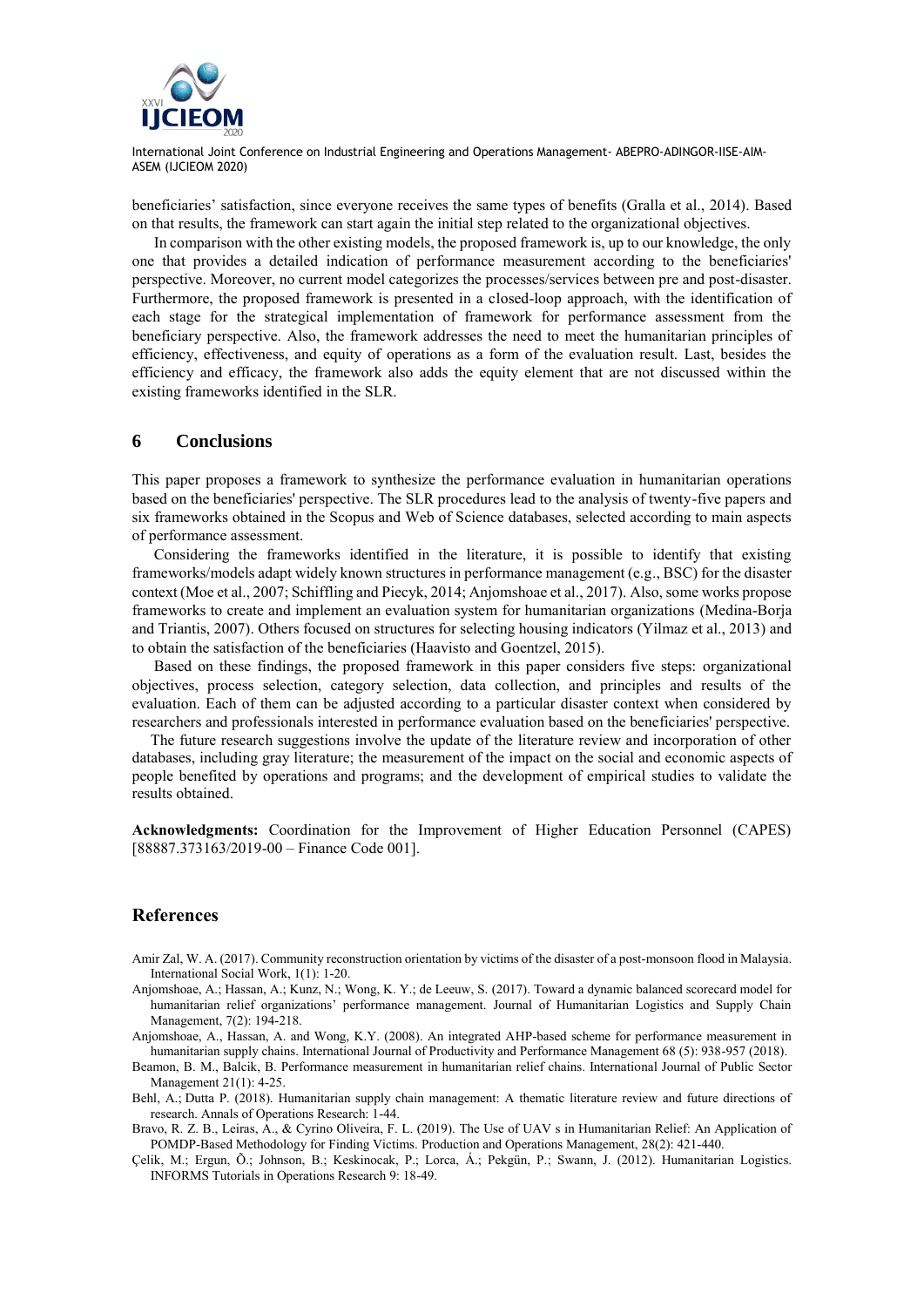

- Centre of Research for the Epidemiology of Disasters (CRED). International Disaster Database 2020. Available at: [http://www.emdat.be/.](http://www.emdat.be/) (accessed May 10, 2020).
- Charoenkalunyuta C.M., Tuladhar A., Zevenbergen J. (2011). Community resilience in disaster prone areas based on land rights/ownerships. 32nd Asian Conference on Remote Sensing 1: 556-571.
- Condeixa, L. D., Leiras, A., Oliveira, F., & de Brito Jr, I. (2017). Disaster relief supply pre-positioning optimization: A risk analysis via shortage mitigation. International journal of disaster risk reduction, 25, 238-247.
- Costa, N. B. O. L.; Fontainha, T. C.; Leiras, A. (2017). Brazilian Air Force operations in disaster response a process analysis. Disaster Prevention and Management, 26: 479-498.
- de Farias Oliveira Cardoso B., Fontainha T.C., Leiras A. (2020). Performance Indicators in Humanitarian Operations from the Beneficiary Perspective: A Systematic Literature Review. In: Leiras A., González-Calderón C., de Brito Junior I., Villa S., Yoshizaki H. (eds) Operations Management for Social Good. POMS 2018. Springer Proceedings in Business and Economics. Springer, Cham.
- Díaz, H. L.; Imitola, K. A.; Robles, M. A. B.; Niño, P. N. N.; Quezada, D. O. M. (2018). A memetic algorithm for location routing problem with time windows for the attention of seismic disasters: a case study from Bucaramanga, Colombia. INGE CUC 14 (1): 75-86.
- Du Mortier S.; Arpagaus M. (2005). Quality improvement program on the frontline: an international committee of the Red Cross experience on the Democratic Republic of Congo. International Journal of Quality Health Care 17(4): 293-300.
- Eisenman, D. P.; Adams, R. M..; Rivard, H. (2016). Measuring outcomes in a community resilience program: a new metric for evaluating results at the household level. PLoS currents 8, 13p.
- Eisenman, D.; Chandra, A.; Fogleman, S.; Magaña, A.; Hendricks, A.; Wells, K. B.; … Plough, A. l. (2014). The Los Angeles County Community Disaster Resilience Projects: A community-level, public health initiative to build community disaster resilience. International Journal of Environmental Research and Public Health 11: 8475-8490.
- Fernandez, N. S., Scavarda, L. F., Leiras, A., & Hamacher, S. (2012). Diseño de sistemas de medición de desempeño de proveedores: experiencias de un caso de estudio. Production, 22(1): 43-57.
- Fithri, P., Hadiguna, R. A., & Putri, P. G. K. (2018). Prioritizing Criteria of Earthquake Safe Housing in Earthquake Prone Areas: A Case of Housing in Padang City. International Journal Advanced Science Engineering Information Technology 8(6).
- Flannery K.B., Slovic R., Benz M.R., Levine E. (2007). Priorities and changing practices: Vocational rehabilitation and community colleges improving workforce development programs for people with disabilities. Journal of Vocational Rehabilitation 27(3): 141-151.
- Fontainha, T. C.; Leiras, A.; Bandeira, R. A. M.; Scavarda, L. F. (2017). Public-Private-People Relationship Stakeholder Model for disaster and humanitarian operations. International Journal of Disaster Risk Reduction 22: 371-386.
- Gandure, S.; Drimie, S.; Faber, M. (2010). Food security indicators after humanitarian interventions including food aid in Zimbabwe. Food and Nutrition Bulletin 31: 513-523.
- Gouws, N. B. (1990). The indicators used to monitor the progress of the population development programme in South Africa. South African Journal of Demography, p. 3133-36.
- Gralla E.; Goentzel J.; Fine C. (2014). Assessing trade-offs among multiple objectives for humanitarian aid delivery using expert preferences. Production and Operations Management 23: 978-989.
- Haavisto, I.; Goentzel, J. (2015). Measuring humanitarian supply chain performance in a multigoal context. Journal of Humanitarian Logistics and Supply Chain Management 5(3): 300-324.
- Holguín-Veras, J.; Jaller, M.; Wachtendorf, T. (2013). Improving Postdisaster Humanitarian Logistics. Transportation's Rolles News, 287, 7p. July-August.
- Khazai, B., Anhorn, J., & Burton, C. G. (2018). Resilience Performance Scorecard: Measuring urban disaster resilience at multiple levels of geography with case study application to Lalitpur, Nepal. International journal of disaster risk reduction, 31, 604-616.
- Leh, O. L. H.; Zulkapli, M. S. A.; Jie, K. Q.; Mabahwi, N. A. (2018). Satisfaction of residents on the redevelopment of natural disaster area. Case study: Kuala Krai, Kelantan, Malaysia. Planning Malaysia Journal, 16 (7): 57-68.
- Lima E. P.; Costa, S. E. G.; Angelis, J. J.; Munik, J. (2013). Performance measurement systems: a consensual analysis of their roles. International Journal of Production Economics 146 (2): 524-542.
- Lovell, E., V. Le Masson. (2015). Number of people affected by disasters. Overseas Development Institute. Available at https://www.odi.org/sites/odi.org.uk/files/odi-assets/publications-opinion-files/9475.pdf (accessed date January 20, 2020).
- Lucchi, E. (2012). Moving from the 'why' to the 'how': reflections on humanitarian response in urban settings. Disasters 36(S1): S87-S104.
- Medina‐Borja, A. and Triantis, K. (2007). A conceptual framework to evaluate performance of non‐profit social service organizations. International Journal of Technology Management 37 (1/2): 147‐61.
- Melo, P. O.; Britto, R. M.; Fontainha, T. C.; Leiras, A.; Bandeira, R. A. M. (2017). Evaluation of community leaders' perception regarding Alerta Rio, the warning system for landslides caused by heavy rains in Rio de Janeiro. Natural hazards, 89(3): 1343-1368.
- Moe T.L., Gehbauer F., Senitz S., Mueller M. (2007). Balanced scorecard for natural disaster management projects. Disaster Prevention and Management: An International Journal 16(5): 785-806.
- Mongeon, P., Paul-Hus, A. (2016). The journal coverage of Web of Science and Scopus: a comparative analysis. Scientometrics 106: 213-228.
- Morita T.; Hirai, K.; Sakaguchi Y. (2004). Measuring the quality of structure and process in end-of-life care from the bereaved family perspective. [Journal of Pain and Symptom Management](https://www.jpsmjournal.com/) 27(6): 492-501.